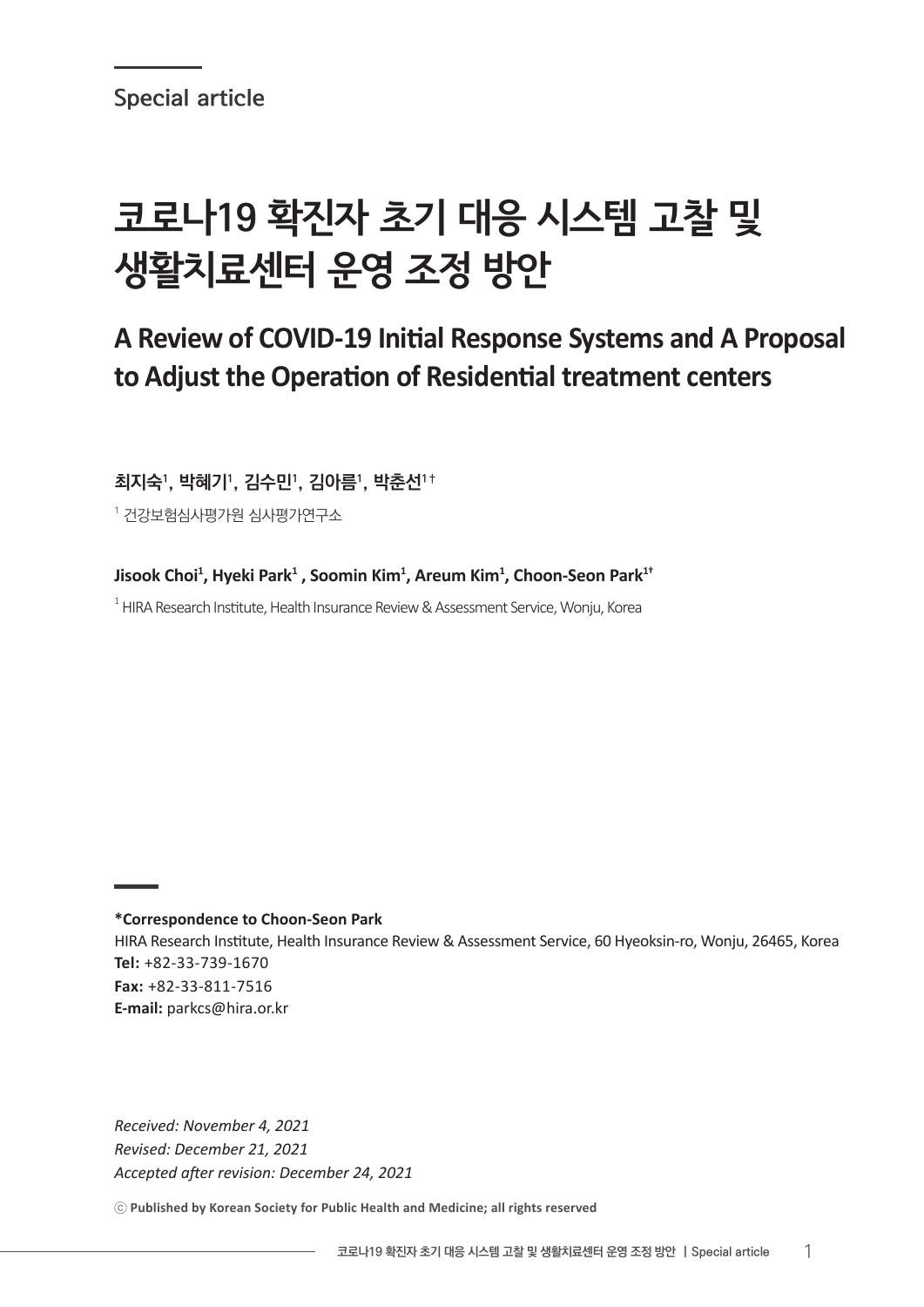# **Abstract**

**Objective:** The COVID-19 pandemic has caused a periodic shortage of quarantine beds, medical personnel, and medical equipment in South Korea. As the pandemic is expected to continue, a need exists to readjust the capacities of residential treatment centers for asymptomatic or mild cases. This study aimed to identify how other countries treat asymptomatic or have mild COVID-19 patients, and suggest a effective operation plan of residential treatment centers.

**Methods:** A literature review was conducted to examine how policies on asymptomatic or mild COVID-19 cases have changed at different phases of the pandemic in different countries. A reviewwas also conducted on the epidemiological characteristics of Korean patients, including clinical status and treatment period, and public opinion on residential treatment centers. A plan to improve how residential treatment centers operate during the pandemic was derived based on expert advice, and discussion within the research team.

**Results:** Home care is being recommended for asymptomatic or mild cases of COVID-19 in many countries. In Korea, despite the increase in the number of newly confirmed cases, fatality rate of COVID-19 shows a decreasing and vaccination rate an increasing trend. Three-fourths of the public recognized that home care may be more appropriate for asymptomatic or mild cases. As such, we recommend a reduction in length of stay in residential treatment centers, from 10 to 3 or 5 days, and ensuring patient's participation in decision-making of hospitalization.

**Conclusions:** A need exists to prepare a systematic response system, including patient education, virtual treatment and transfer system in order to shorten patients' admission period in residential treatment centers and expand home care. A functioning emergency response system should also be prepared concurrently.

#### **Keywords: COVID–19, Pandemic, Treatment of COVID-19**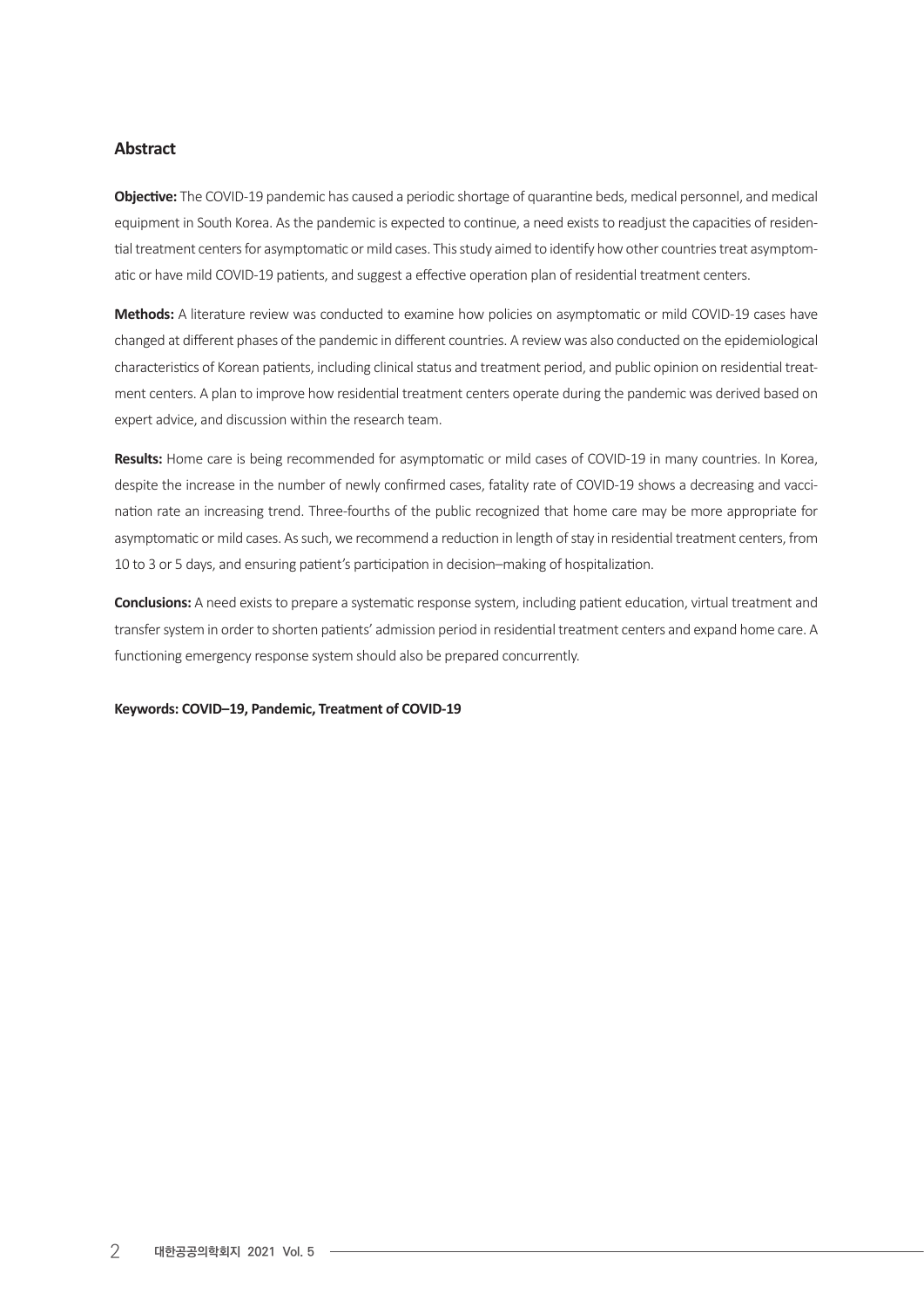# 서론

우리나라 보건의료체계는 과거 사스와 메르스 등의 감염병 위기를 경험하기도 했지만, 방역과 보건의료시스템의 상호 강력한 관계는 코로나바이러스감염증-19(이하 코로나19)로 더욱 중요성이 부각되었다. 2020년 1월 20일 코로나19 첫 확진자가 발생한 후, 2021년 9월 8일 기준으로 누적 확진자는 26.5만 명이고, 사망자는 2,334명으로 치명률이 0.88% 이다. 연령대에 따라 치명률의 차이가 크며 60세 이상은 4.24%, 60세 미만은 0.08%이다[1]. 9월 초 1주일간 일평균 확 진자는 1,681명이며, 두달 넘게 매일 네 자리수의 확진자가 발생하면서 4차 유행의 장기화를 겪고 있다.

 유행 초기 대규모 검사·확진(Test), 역학·추적(Trace), 격리·치료(Treat)라는 3T전략과 전국적인 강력한 사회적 거리 두기 시행으로 감염병 종식을 위해 전력을 다하였다. 3T 전략의 핵심은 대량검사와 추적시스템을 통해 증상발현부터 입 원까지의 시간을 최대한 단축하는 것이었다[2]. 1차 유행 시기에 도입된 생활치료센터는 방역과 보건의료시스템을 연결 하는 가교로서, 입원의 적시성을 높이는 역할을 하고 있다. 초기에는 질병의 진행과 특성이 많이 알려지지 않아 생활치료 센터에 한 달 이상 격리되기도 하였다. 이후 코로나19 대응 경험을 통해 2020년 6월에 현재의 격리해제 기준으로 전환되 어, 특별히 임상증상이 발생하지 않는 경우 10일 후에 귀가하는 것으로 조정되었다. 3T전략 시기에는 모든 확진자를 가능 한 빠른 시간 안에 병원 또는 생활치료센터에 격리시킴으로써 효과적으로 환자와 가족의 건강을 지키는 것이 목적이었다.

 2020년 초 1차 유행 시기에 확진자 수 증가로 병상 부족 상황이 악화되면서 확진자가 입원 대기 중에 사망하는 일이 발생하였고, 1천명이 넘는 확진자가 집에서 입원을 대기하는 상황이 되었다. 당시 전문가들은 증상이 심하지 않은 경증 환자는 병원이 아니더라도 의료진이 있는 시설로 옮겨 가족 간 전파를 막고 상태를 관찰하여 악화될 때 신속히 대응해야 한다고 주장하였다[3]. 이에 정부 중앙재난안전대책본부(이하 중대본)는 대구시 소재 교육연수원을 대구 1 생활치료센 터로 운영하기 시작하였다[4]. 2020년 3월 2일 160명 입소 규모로 시작한 생활치료센터는 2021년 9월 전국에 88개소 19,905병상으로 확대되어 1만 여명의 확진자가 생활치료센터에 입소하였다.

 코로나19 발생 후 20개월이 지난 시점에 26만 명이 확진되었고, 국민의 70% 이상이 1차 백신접종을 마쳤다. 또한 코 로나19와 관련된 많은 정보가 규명되었으며 치명률도 지속적으로 감소하고 있다. 고령층의 백신접종률이 증가하면서 주 감염 연령이 20대~40대로 변하였고, 위중증도가 같이 감소하였다. 또한 최근 조사 결과 무증상이나 경증일 경우 시설입 소보다는 자가치료를 선호한다는 인식이 보고되어[4], 코로나19 유행 장기화에 대응하고 단계적 일상회복(with Corona) 을 준비하기 위해 방역과 보건의료시설의 중간지점인 생활치료센터의 역량을 재조정할 필요가 있다.

 이 연구는 코로나19가 장기화 되는 상황에서 보건의료체계의 지속 가능성을 담보하기 위해, 국내·외 코로나19 무증상 또는 경증 확진자의 치료 현황을 파악하고, 우리나라 코로나19 확진자의 역학적 특성에 기초한 생활치료센터 운영의 재 조정 방안을 제시하기 위해 수행되었다.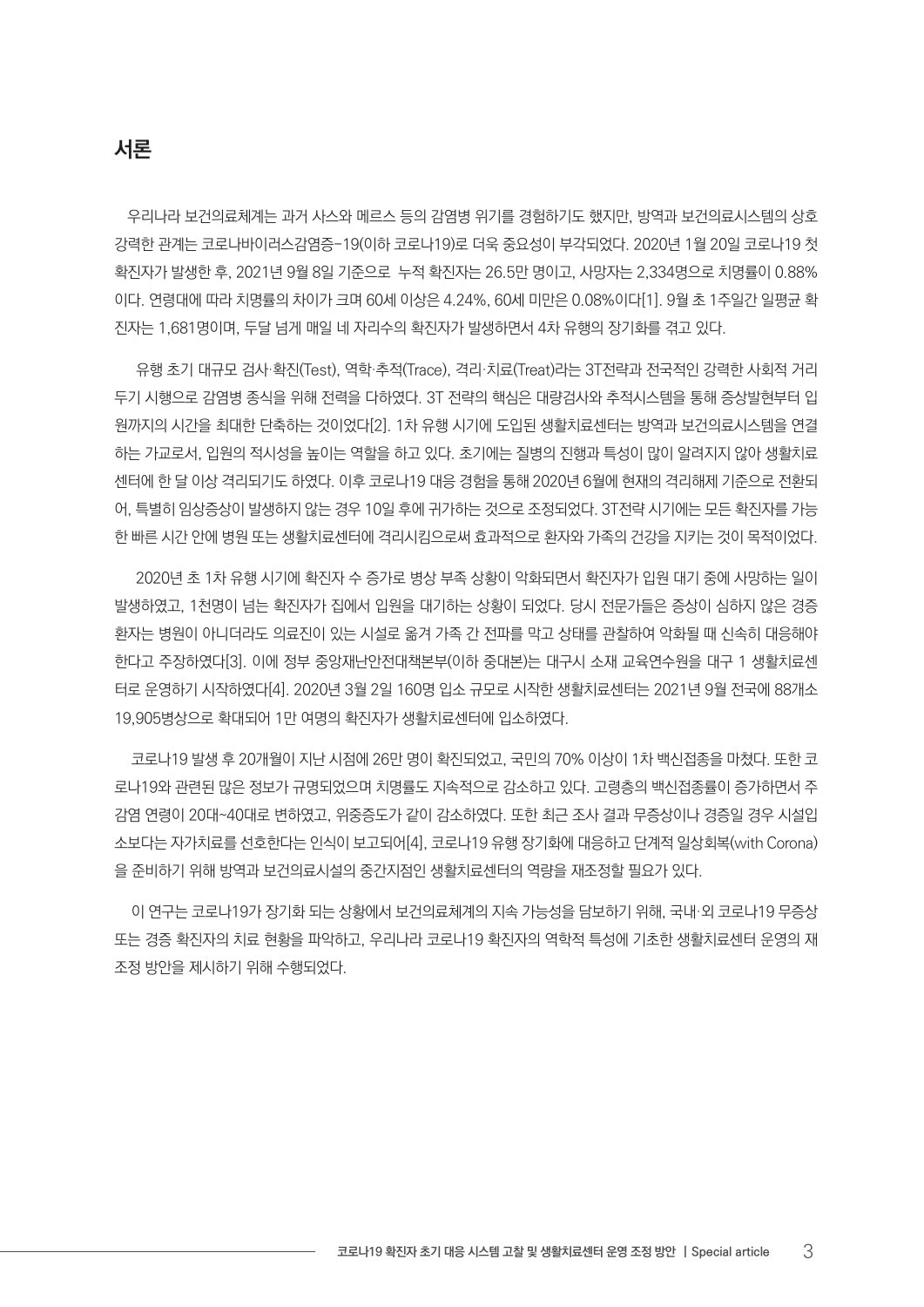# 연구방법

국내 첫 코로나19 확진자가 발견된 2020년 1월부터 4차 유행 기간인 2021년 8월까지 한국과 미국, 영국, 일본, 대만 의 보건부, 질병관리청 등 정부기관 홈페이지, 정부 발표자료, 가이드라인, 언론 보도자료 등을 수집하여 국내·외 코로나 19 발생 현황과 유행 시기별 무증상 및 경증 확진자의 치료 대응 체계 변화를 고찰하였다. 우리나라 정부 발표자료, 지침, 지자체 발간물, 토론회 자료, 언론 보도자료 등을 수집하여 코로나19 확진자의 임상적 상태와 역학적 특성, 생활치료센터 운영 현황과 성과를 파악하였다. 감염병전문병원 의료진, 생활치료센터 의료진과 입소 경험자를 대상으로 자문회의를 하 여 생활치료센터 입소 대상과 기간 등을 중심으로 개선방향을 논의하였고, 최종 연구진 토론을 거쳐 생활치료센터 운영 체계 개선방안을 제시하였다. 그리고 생활치료센터 운영체계 개선 시 예상되는 효과와 현 생활치료센터 가동률, 입소기 간 등을 고려하여 대응 가능한 신규 확진자 수를 예측하였다.



**<Figure 1> The research implementation system**

# 연구결과

# 1. 주요국의 코로나19 재택치료 현황

# 1) 미국의 코로나19 재택치료 현황

미국은 전 세계에서 코로나19 확진자가 가장 많이 발생한 국가이다. 2021년 8월 현재 누적 확진자 수는 약 39만 명으 로 한국에 비해 약 14배 많으며, 미국인 4명 중 1명이 코로나19에 확진된 것과 같은 수치이다[5]. 미국의 첫 코로나19 확 진 사례는 2020년 1월 19일 우한 여행을 마치고 돌아온 워싱턴 거주자였다. 코로나19가 빠르게 확산되어 3월 말 캘리 포니아와 뉴욕주, 뉴저지, 일리노이, 코네티컷 등의 여러 주(states)에서 자택 대피(stay-at-home) 행정명령을 통해 물 리적 접촉을 최소화하는 도시 봉쇄 조치가 시작되고 점차 여러 지방정부로 확대되었다[6][7]. 미국의 일평균 확진자 수는 증가와 감소를 반복하고 있으나 미국 최고치 일평균 신규 확진자 수는 2021년 1월 기준 약 25만 명이며, 최근 7일 평균 약 16만 명의 신규 확진자가 발생하였다.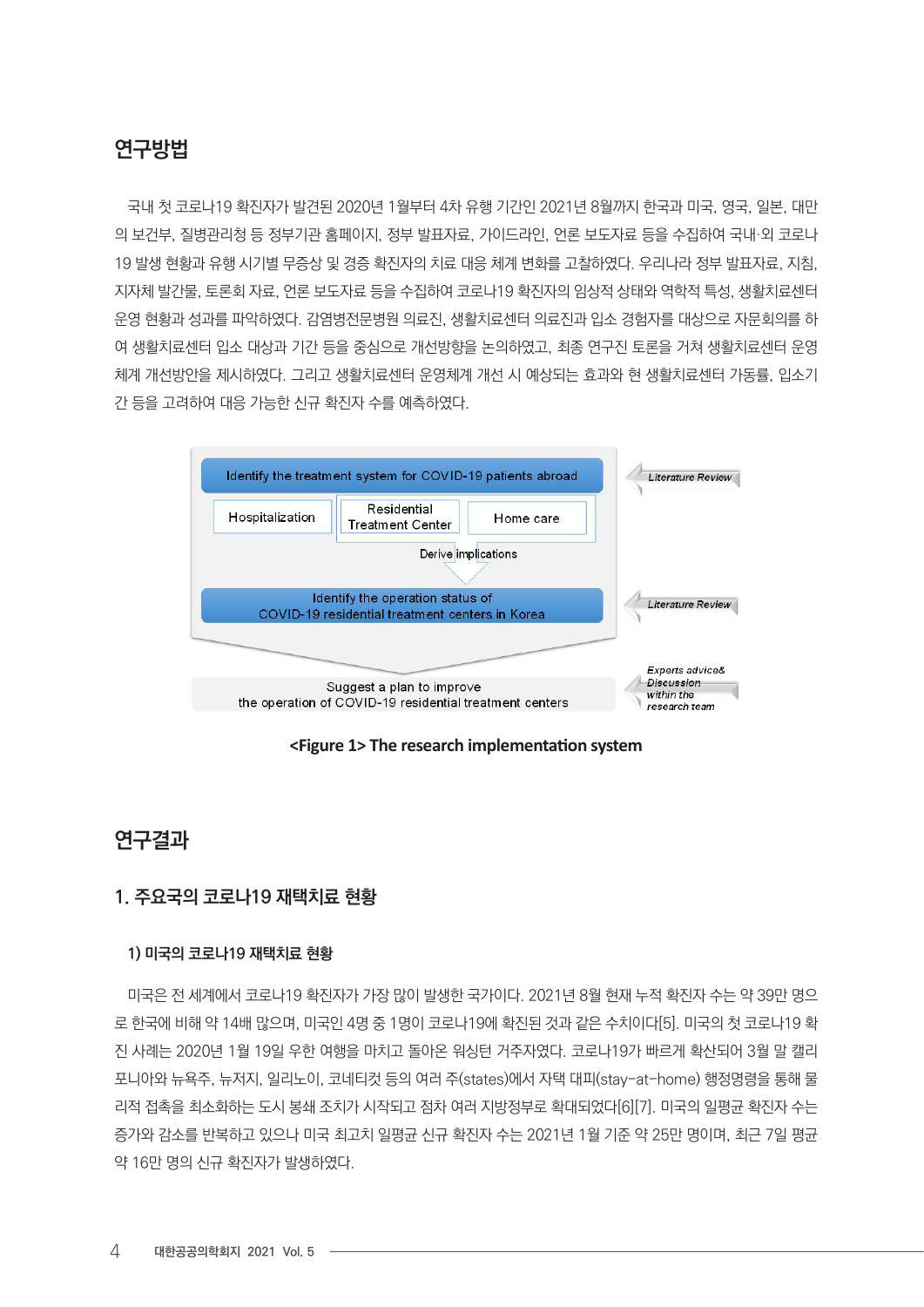코로나19 확진자 대부분이 가벼운 증상을 보이기 때문에 경증 확진자는 자택에서 치료할 수 있도록 하며, 중증인 경우 병원에 입원하여 치료한다. 미국 CDC는 코로나19 확진자가 재택치료 기간에 동거인 등 가족 간 생활공간 분리와 접촉을 제한하며, 개인위생을 철저히 관리할 것을 요구한다[8]. 또한 코로나19 감염에 따른 발열, 오한 등이 있을 시 해열제를 복 용하고, 확진자의 상태를 모니터링 할 것을 권고한다[8]. 만약 확진자의 증상이 악화될 경우 주치의에게 연락하거나, 응 급상황에는 911로 연락해야한다[8]. 확진자, 가족, 간병인에 따라 재택치료 해제 시점이 다르다[9]. 확진자는 별도 검사 없이, 무증상 상태가 지속되고, 코로나19 검사 양성판정일로부터 10일이 지난 후 해제된다. 코로나19 감염 증상이 있는 경우, 증상 첫 발현 후 최소 10일이 경과하고 해열제를 사용하지 않고도 24시간 동안 발열 없이 상태가 호전되는 경우 해 제된다. 가족 및 간병인은 백신 접종여부에 따라 다르다. 백신 접종자인 가족 및 간병인은 코로나19 증상이 없는 경우 격 리기간 없이 해제되지만, 백신 미접종자인 경우 확진자와 마지막 접촉 후 10일 동안 상태를 모니터링 하고, 증상이 없는 경우에 해제된다. 또는 확진자와 마지막 접촉 7일 후 코로나19 검사를 실시하여 음성인 경우에 해제된다. 백신 접종 여 부와 관계없이 3개월 이내 코로나19 확진을 받은 가족 및 간병인이라면 코로나19 증상이 없는 경우 별도의 격리 기간이 나 상태 모니터링 없이 즉시 해제된다.

#### 2) 영국의 코로나19 재택치료 현황

영국의 코로나19 누적 확진자 수는 2021년 8월 31일 기준 약 679만 명이고, 이중 2.0%인 13만 명이 사망했다[5]. 2020년 1월 31일 첫 코로나19 확진자 발생 후 영국 정부는 확산 방지를 위한 봉쇄정책을 펼쳤으나, 확산이 불가피하고 장기화될 것으로 판단하여 3월 12일 이를 완화하였다[10]. 그러나 이에 대한 비판이 거세지고, 확진자가 지속 증가하자 3월 23일 전국적으로 강력한 봉쇄령을 시행하였다[11]. 2020년 12월 8일 세계에서 가장 먼저 백신 접종을 시작하였으 며, 접종률이 증가하며 2021년 1월 6만 명에 육박했던 신규 확진자수가 점차 감소하자 봉쇄를 단계적으로 완화하였다 [12]. 6월 이후 델타 변이 바이러스의 영향으로 신규 확진자수가 다시 급증하였으나, 7월 19일 코로나19 관련 모든 규 제 조치 해제를 강행하였다[13]. 이후 최근까지 신규 확진자수는 3만 명을 유지하고 있으며, 현재 인구의 65%가 백신 접 종을 완료하였다[12].

영국은 인구 1,000명당 2.4병상으로 OECD 평균 4.5병상에 비해 적다[14]. 국가보건서비스(National Health Service, NHS)는 코로나19 확진자 대부분이 증상이 없거나 가벼운 증상이므로 입원치료가 불필요하다고 판단하였다. 따라 서 무증상 또는 경증 확진자는 재택치료를 하고, 고령이거나 중증 확진자에 한해 국립보건임상연구원(National Institute for Health and Care Excellence, NICE)에서 개발한 알고리즘을 활용하여 중환자 치료 병상을 배정하고 있다[15]. 무 증상 또는 경증 확진자는 코로나19 접촉자와 유사한 자가격리 가이드라인을 따른다. 다만, 접촉자가 한 번 이상 백신을 접종한 경우 자가격리 의무가 면제되는 반면, 감염자는 백신접종 여부에 상관없이 최소 10일 이상의 격리의무가 있다. 격 리기간 동안 외출은 불가능하며, 공간분리, 손 위생, 기침 예절, 주변 소독, 환기 등 바이러스 전파 예방을 위한 감염관리 지침을 준수해야 한다<Table1>. 재택치료 중 의약품 구입 등이 필요한 경우 주변인에게 요청하거나 NHS 자원봉사자의 도움을 받을 수 있다. 고열, 기침, 호흡곤란 등 증상이 심화되거나 4주 이상 지속되는 경우 NHS 111 또는 일반의를 통해 비대면으로 진료 및 처방 받을 것을 권고한다. 응급 상황 발생 시 911을 통해 응급 치료를 받을 수 있다[16].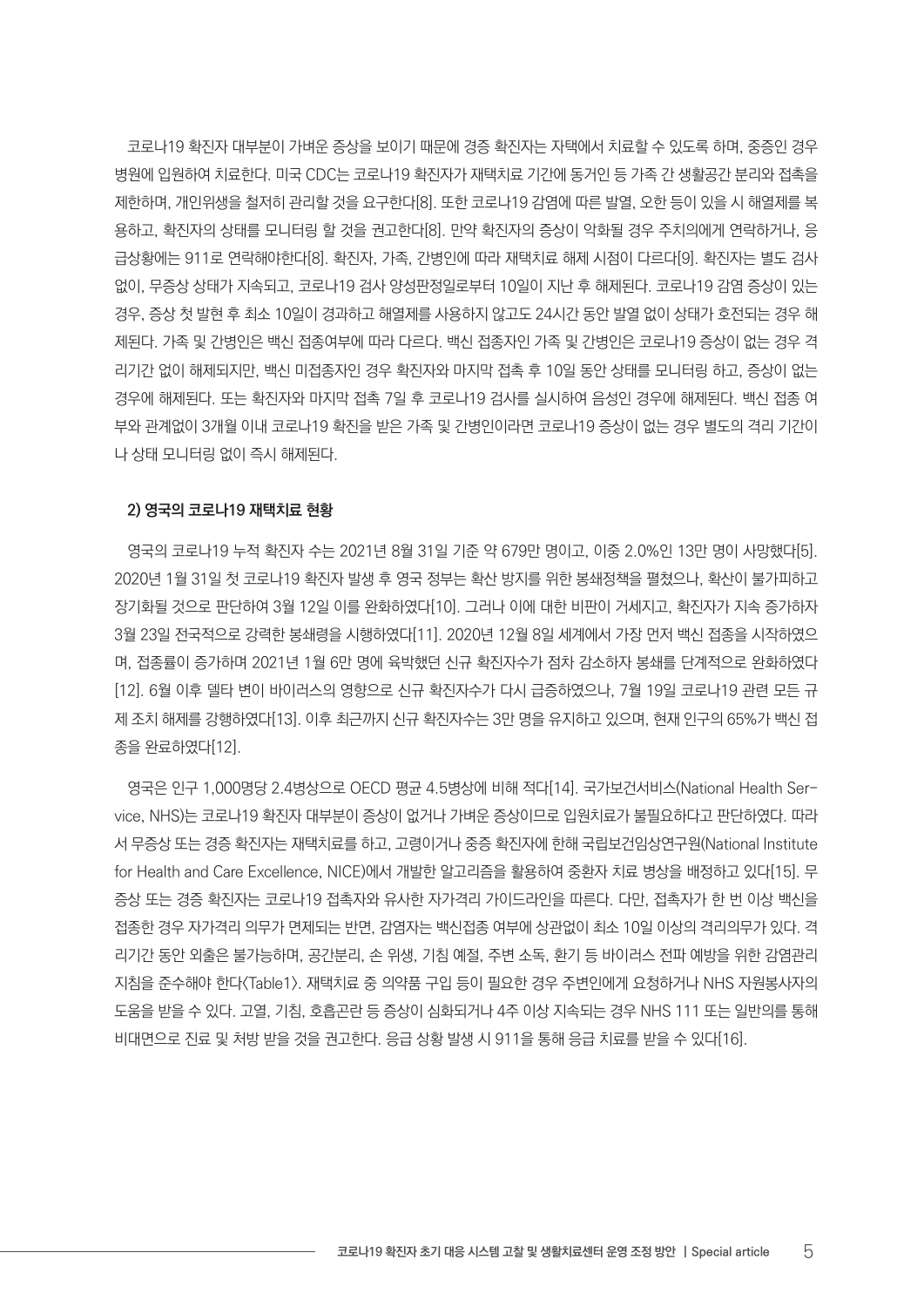# **<Table 1> United Kingdom guidance for households with possible or confirmed coronavirus infection**

- Avoid using shared spaces, and observe strict social distancing.
- Wash your hands with soap and water for 20 seconds or use hand sanitiser.
- Cover your mouth and nose with disposable tissues when you cough or sneeze. If you do not have a tissue, cough or sneeze into the crook of your elbow, not into your hand.
- Regularly clean frequently touched surfaces, such as door handles and remote controls, and shared areas such as kitchens and bathrooms.
- Trash bags should be placed into another bag, tied securely and put aside for at least 72 hours before being put your usual external household waste bin.
- Use a dishwasher to clean and dry your crockery and cutlery. If this is not possible, wash them by hand using washing up liquid and warm water and dry thoroughly using a separate tea towel.
- Do not share towels. Do not shake dirty laundry. Wait further 72 hours after your self-isolation has ended when you can then take the laundry to a public launderette.
- Keep indoor areas well-ventilated with fresh air.
- Pet owners with symptoms should restrict contact with pets and wash their hands thoroughly before and after interacting with their pet.

자료: NHS. Stay at home: guidance for households with possible or confirmed coronavirus (COVID-19) infection. (updated on 2021.9.29.) available from https://www.gov.uk/government/publications/covid-19-stay-athome-guidance/ stay-at-home-guidance-for-households-with-possible-coronavirus-covid-19-infection.

격리해제 시 PCR 검사를 하지 않는다. 무증상일 경우 확진일 포함 10일이 경과되면 격리해제가 가능하고, 유증상일 경우 증상 발생일 포함 10일이 경과하고, 임상증상이 사라지거나 콧물 또는 후각상실 증상만 있는 경우 격리를 중단할 수 있다. 그러나 10일 경과 후에도 고열이나 다른 증상이 있는 경우 격리를 유지해야한다[16].

# 3) 일본의 코로나19 생활치료센터 운영현황

2021년 8월말 기준 일본의 누적 확진자 수는 150만 명이고, 치명률이 1.1%이다[12]. 2020년 하계올림픽이 종료된 후부터 확진자가 급격히 늘어나기 시작해 8월 중순에는 일평균 신규 확진자가 최대 규모인 2.5만 명이 발생하였고, 폭발 적인 증가세로 전국 19개 도도부현에 코로나19 긴급사태를 발효하였다[17]. 코로나19 확산 초기 일본에서는 병원이 코 로나19 집단 감염의 발원지가 되는 것을 예방하고 병상 부족 사태에 대비하여 무증상 또는 경증 확진자가 지낼 수 있도 록 일부 호텔을 격리시설로 지정하였다[18]. 자택에서 격리할 수도 있지만 가족에게 코로나19를 전파하거나 건강이 악 화되는 상황을 예방하고자 호텔 숙박을 하고[19], 격리시설의 소요비용은 정부에서 전액 부담하고 있다[20], 2021년 4 월 오사카에서는 병상 수 부족으로 경증에서 중증으로 상태가 악화된 확진자가 병원 입원을 대기하던 중 많은 사망자가 발생하였다[21]. 일본 정부는 코로나19 확진자 수 증가로 병상 가동률과 격리시설 비용 부담도 가중되었다. 2021년 8월 코로나19 확진자 수가 급증한 일부 지역의 지침을 수정하였다[22]. 6개 지역(도쿄, 오키나와, 사이타마, 가나가와, 지바, 오사카)에서는 중증도가 높은 코로나19 확진자만 병원에 입원하고, 무증상 또는 경증일 경우 자택에서 격리하고 있다.

#### 4) 대만의 코로나19 재택치료 현황

대만 정부는 코로나19 유입을 막기 위해 유행 초기부터 적극적으로 대응하였다. 2020년 1월 21일 대만 내 첫 확진자 가 발생한 후 10번째 확진자가 발생한 2월 6일부터 중국을 방문한 외국인의 입국을 전면 금지하고, 대만 국민은 귀국 후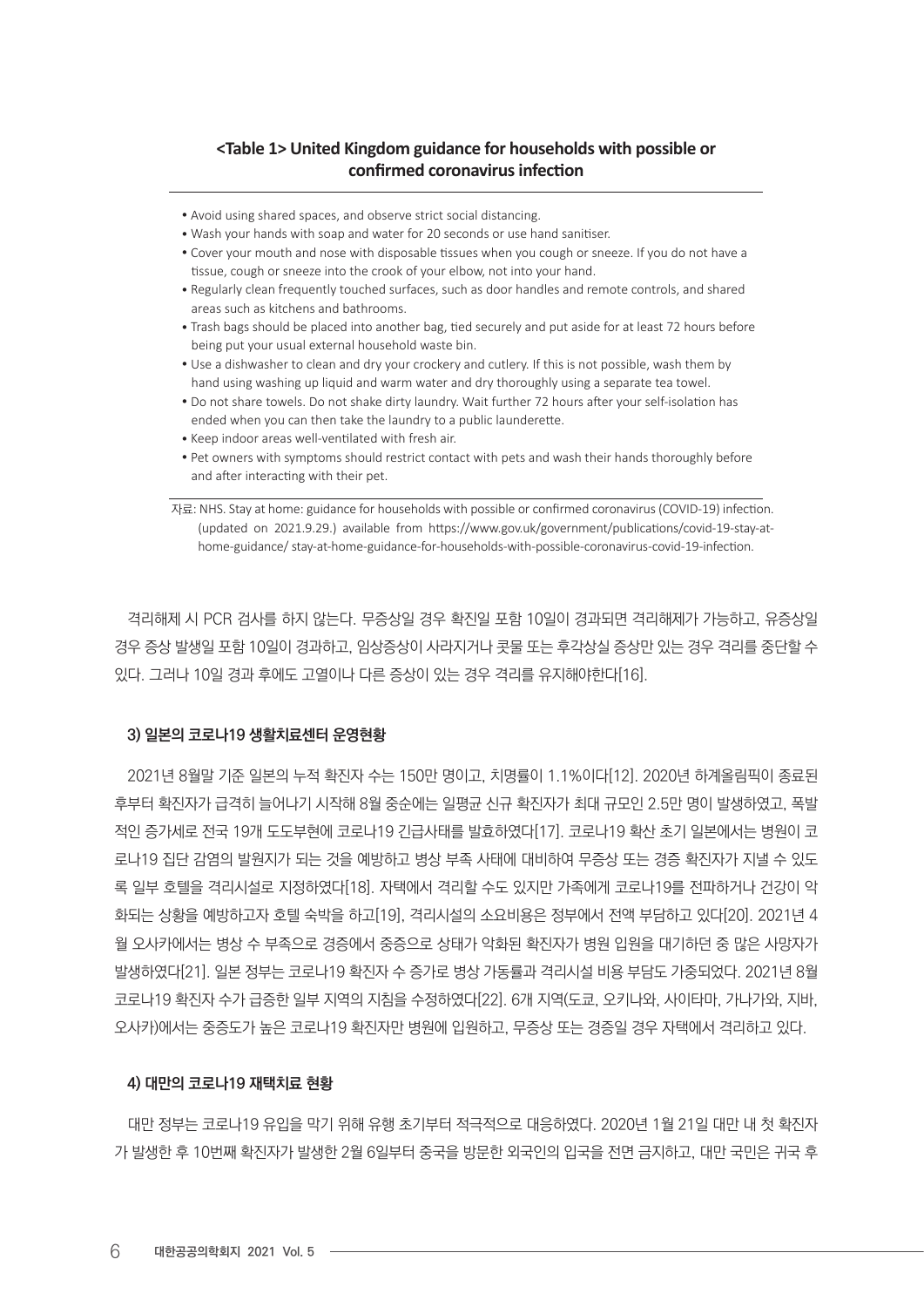14일간 자가격리를 의무화하였다. 이러한 선제적 대응으로 코로나19의 전세계적 유행에도 불구하고 한자리수의 신규 확 진자 수를 유지할 수 있었다. 2021년 5월 타이페이를 중심으로 지역사회감염이 이루어지며 일일 확진자수가 500명을 돌 파하는 등 급격한 확산이 있었으나, 적극적 방역 조치를 통해 7월 말 이후에는 유행 전 수준으로 회복하였다. 2021년 8 월말 기준 누적 확진자 수는 약 1.5만 명이고, 치명률이 5.2%로 타 국가에 비해 높은 편이다.

대만은 2,400개의 음압병상을 확보하고, 경보 단계별 의료동원체계를 마련하였다. 1단계에서는 중증도에 관계없이 모 든 확진자를 음압병상에서 치료하고, 2단계에서는 비음압격리병상에서 치료한다. 3단계에서는 감염병전담병원을 지정· 운영하며, 4단계에서는 경증 및 무증상 확진자를 생활치료센터에 격리한다[23]. 지난 5월 신규 확진자가 급증하여 가용 병상이 한계에 달해 대만 중앙전염병지휘센터(The Central Epidemic Command Center, CECC)는 5월 16일 3단계 경보 상황에서 무증상 또는 경증 확진자를 집중격리소(호텔)에 배치하기 시작하였다[24]. 집중격리소에서는 1인 1실을 사용하고, 전화와 비디오로 24시간 의료인의 관리를 받을 수 있었다. 발병일로부터 10일 이상 경과하고, 하루 이상 체온 이 37.5도 이하이고, 코로나19 증상이 완화된 경우 시설격리가 해제되며, 7일간 추가 자택격리를 하였다[25]. 이후 확진 자 수가 지속 증가하자 55세 미만의 기저질환이 없는 무증상 확진자는 자택에 격리하기로 하였다[26]. 당초 경증 확진자 역시 자택격리 대상에 포함되었으나, 자택 대기 중 돌연사하자 시설에 격리하는 것으로 방침을 변경하였다[26]. 55세 미 만이면서 증상과 기저질환이 없는 확진자는 자택에서 17일간 격리 치료하며, 보건소에서 매일 모니터링을 한다. 확진자 는 가족구성원과 접촉을 피하고 독립된 방에 혼자 있어야 하며, 욕실, 음식, 식기 등을 공유하는 것 또한 제한된다[27]. 병 원이 아닌 시설 또는 자택에 격리된 확진자들은 산소포화도를 정기적으로 측정해야 한다. 산소포화도가 95% 이하로 떨 어지거나, 분당 30회 이상의 호흡이 있거나, 흉통 등의 증상이 발생할 경우 당국에 즉시 알려야한다. 산소포화도 측정에 필요한 장비는 격리센터에 구비되어 있으며, 자가격리 시 제공 된다[26]. 또한 증상 악화로 병원에 입원해야 할 경우에는 구급차나 방역 택시를 이용해 이동한다[28].

# 2. 한국의 코로나19 대유행 상황과 치료 대응 체계

2020년 1월 20일 국내 첫 코로나19 확진자가 발생한 후, 2월 대구‧경북의 대규모 지역사회 감염을 시작으로 확진자 가 급증하였고, 최근까지 4차례의 주요 유행을 겪었다. 대구‧경북 중심의 1차 유행 종료시점인 5월 5일까지 누적 1만 명의 확진자가 발생하였으며, 8월 12일부터 11월 12일까지 지속된 서울 소재 교회 등을 중심으로 한 2차 유행 기간 동 안 누적 1.3만 명의 확진자가 발생하였다. 이 후 대규모 유행이 전국적으로 확산되어 2020년 11월 13일부터 2021년 1 월 20일 까지 3차 유행기간 중 확진자 수는 약 4.6만 명에 달했다. 최근 기존 코로나19에 비해 전염력이 더 강한 델타변 이 확산으로 2021년 6월 23일부터 시작된 4차 유행은 8월 10일 2,219명으로 처음 2천명을 넘었고, 현재까지 확산세 가 지속되고 있다[1].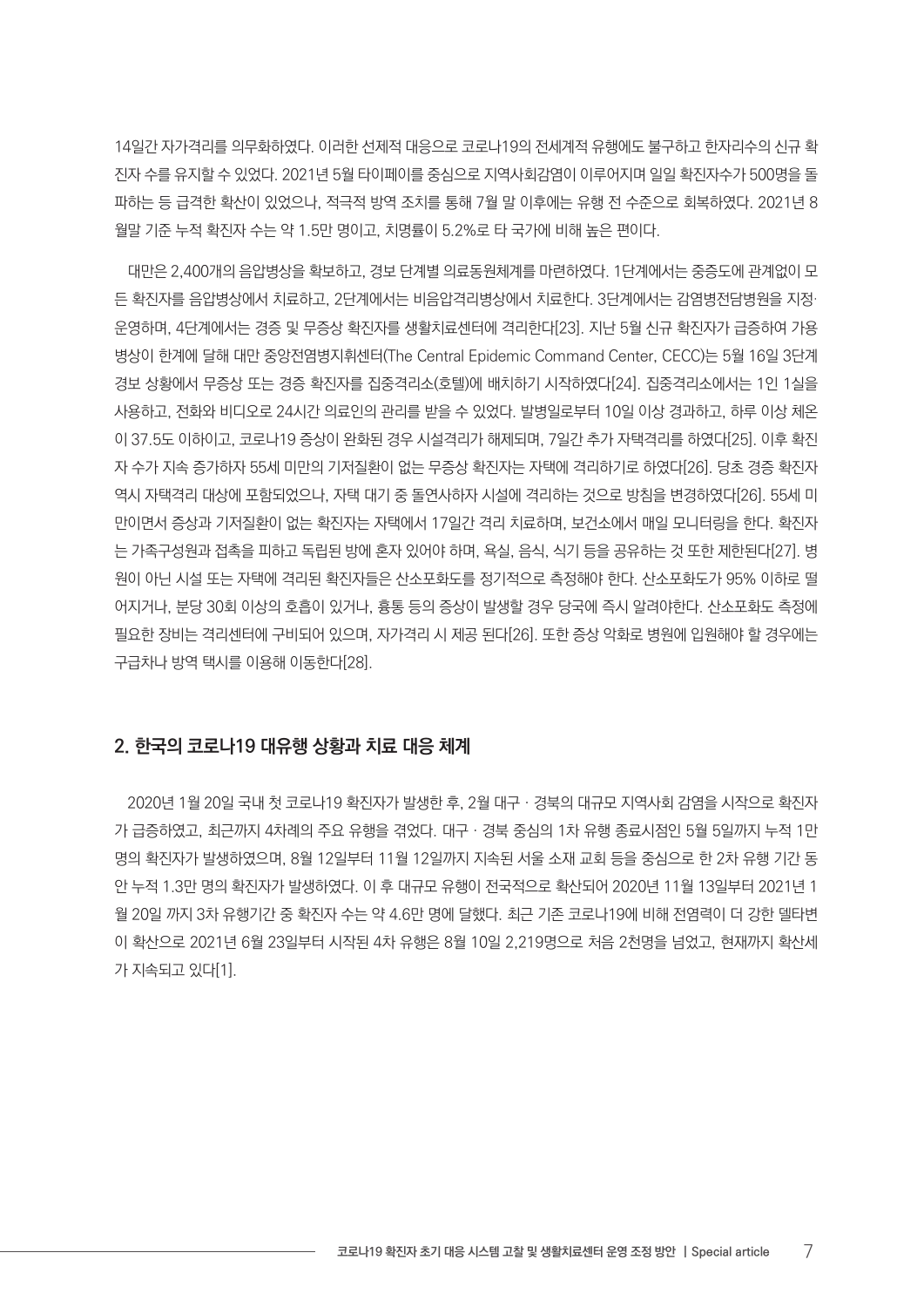

자료: Johns Hopkins University CSSE COVID-19 Data



우리나라는 유행 초기 모든 확진자를 의료기관에 입원하여 치료하였으나, 신규 확진자 수가 급증하여 병상, 의료인력, 중증환자 치료 장비 등이 부족해지자 치료체계 전환의 필요성이 대두되었다. 중대본은 치명률 감소를 주요 목표로 중증 확진자에게 병상을 우선 배정하는'중증도에 따른 병상배분'원칙을 수립하여[4], 중증 및 위중증 확진자에게는 국가지정 격리병원, 감염병 전담병원 등에서 입원치료를 제공하고, 무증상 및 경증 환자에게는'생활치료센터'라는 별도의 격리시 설을 마련해 증상 모니터링 및 관리에 집중하는 환자치료시스템을 구축하였다[4]. 이로써 감염 확산 방지, 중증 확진자 치 료병상 확보, 중증도에 따른 적절한 치료제공이 가능해졌다. 2020년 12월 3차 유행이 확산되어 중증 확진자가 급증하자 상급종합병원 병상동원명령 등을 통해 중환자 병상을 확보하였다. 그러나 일일 확진자 수가 연일 네 자릿수를 기록하며 병상 부족으로 수도권은 2021년 8월 13일, 비수도권은 9월 10일 기준 전담치료병상 확보명령을 시행하여 위중증 146 병상, 중등증 1,017병상을 추가로 확보 중에 있다[4].

 한편, 소아 및 돌봄이 필요한 확진자는 생활치료센터에 격리하는 것이 부적절하다는 의견이 지속 제기되었다. 2021 년 3월부터 중대본은 시범적으로 생활치료센터에 입소가 어려운 무증상 또는 경증이면서 고위험군이 아닌 소아 확진자 와 돌봄이 필요한 자녀가 있는 성인 확진자 등에 한하여 가정에 머무르면서 증상을 모니터링 하고, 의료진과 비대면 진료, 입원과 이송이 가능한 재택치료를 실시하였다. 현재 서울, 인천, 강원, 제주 등 병상 수급이 어려운 지역을 중심으로 재택 치료 대상 확대를 검토 중에 있다[29].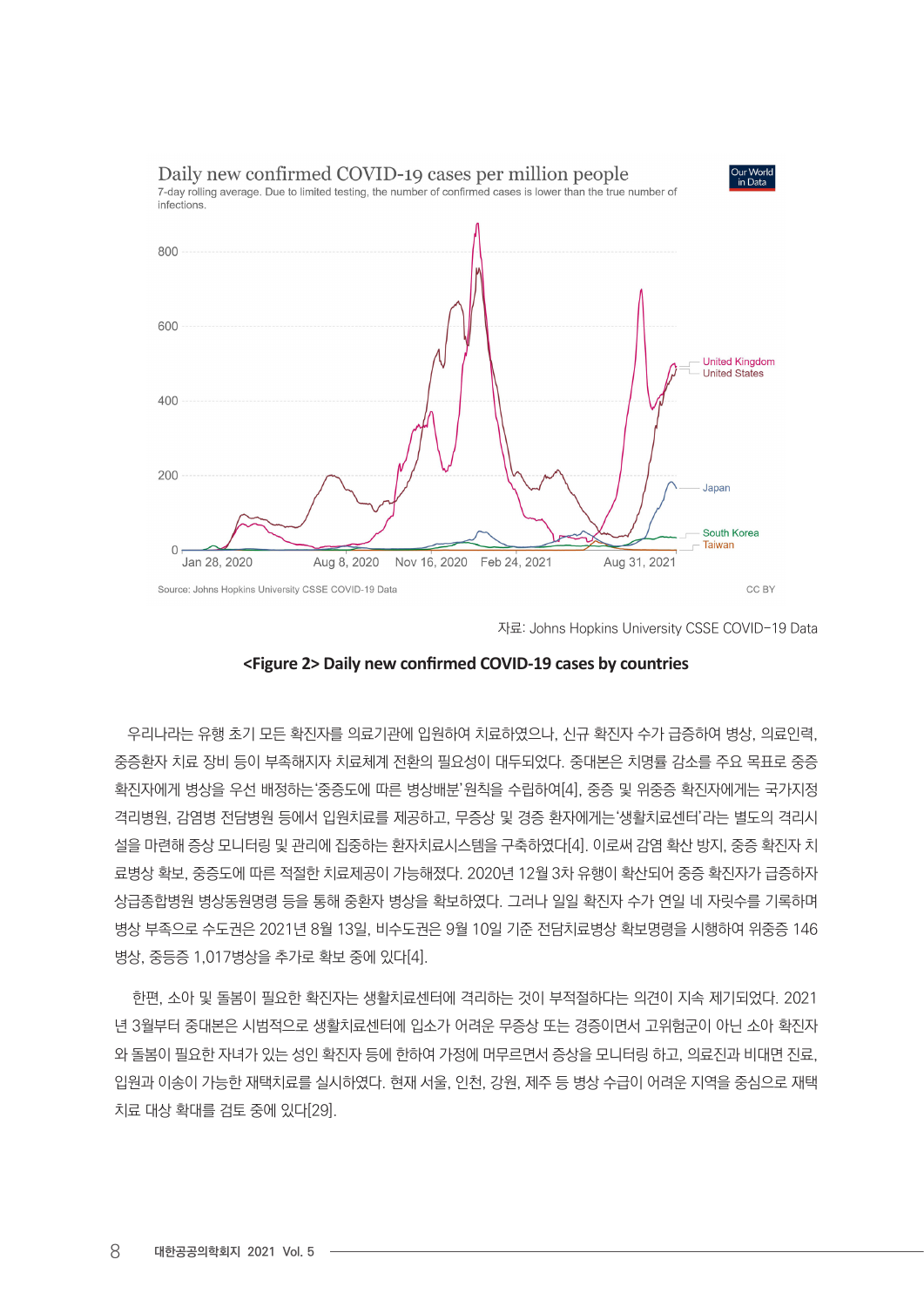# 3. 우리나라의 코로나19 유행 장기화에 따른 생활치료센터 조정방안

#### 가. 생활치료센터 운영 현황

 2020년 2월 18일 이후 확진자 수가 크게 증가하여, 3월 1일 기준 대구지역 확진자만 2,569명에 달하고 병상 부족으 로 자택 대기 중인 확진자가 1,660명을 넘어 심각한 문제로 대두되었다[30]. 이에 2020년 2월 21일 대한감염학회는 경 증 확진자 격리를 위한 생활치료센터 운영을 제안하였고, 대구의 예방의학과와 감염내과 교수 등 또한 생활치료센터 운영 을 촉구하여 2020년 3월 2일 대구중앙교육원에 세계 최초 생활치료센터가 문을 열었다[31, 32]. 생활치료센터는 의료 기관이 아닌 민간기업, 공공기관에서 관리하는 교육원, 숙박시설 등에 입원치료가 불필요한 경증 및 무증상 확진자를 격 리하여 추가 확산을 방지하고, 필요시 의료기관으로 신속히 이송하여 시기적절한 치료를 제공하기 위한 시설이다. 고위 험군은 의료기관 입원을 우선으로 하나 생활치료센터 입소도 가능하다. 생활치료센터 입소 시 모니터링을 철저히 하여 폐 렴, 호흡곤란 등 증세가 악화되면 의료기관에 즉시 전원할 수 있도록 관리하고 있다. 이를 위해 행정안전부, 보건복지부, 국방부, 환경부, 경찰청, 소방청 및 지자체 공무원이 '생활치료센터 정부합동지원단'을 구성하여 생활치료센터 운영에 필 요한 의료진 인력배치, 외부보안, 환자이송 등의 업무를 지원하였다[33].

생활치료센터는 각 지자체에서 운영하며 환자가 거주하는 지역에 따라 배정된다[34]. 외국인환자센터는 중대본에서 운영하며 국내 거주지가 없는 외국인과 해외입국자를 수용한다. 확진자가 발생하면 시·도 환자관리반 혹은 중수본 환자 관리반에서 환자의 중증도와 가용병상을 확인한 후 전담병원 또는 생활치료센터로 배정한다[35]. 무증상 또는 경증 확 진자가 생활치료센터에 입소하면 기본문진 등을 통해 건강상태를 확인하고, 고위험군 여부를 확인한다. 체온계, 혈압계, 산소포화도 측정기 등 의료장비를 제공하고 올바른 활력측정 방법을 교육한다. 의료진은 확진자가 하루 2회 이상 작성 한 모니터링 결과를 확인한다. 발열, 기침, 호흡곤란, 산소포화도 94% 이하 등 의료진의 연락이 필요한 상황에 대해 안 내하여 유사시 신속한 대처가 가능하도록 조치하고 있다[35]. 이상 증상이 나타나면 비대면 진료를 우선 실시하고, 추가 진료 필요 시 대면진료와 즉시 병원으로 이송할 수 있는 대응체계를 구축하였다. 확진자용 앱에 생체측정장비로 자가 측 정한 건강수치와 환자상태를 입력하면 실시간으로 의료진용 시스템에 전송되며, 의료진이 대시보드를 통해 환자 정보를 한 눈에 모니터링하고, 이상 징후 알람, 화상진료, 병원 전자의무기록(Electronic Medical Record, EMR) 시스템 연계 등이 가능한 시스템을 구축하였다.

이를 통해 확진자와 의료진 간 대면접촉을 최소화하고, 건강상태에 대한 효율적인 모니터링과 진료가 가능하였다. 특 히 서울대병원은 대구·경북의 코로나19 경증 확진자 관리를 위해 문경생활치료센터에 입소한 확진자에게 웨어러블 장비 를 착용케 해 심전도, 혈압, 산소포화도, 심박수, 호흡수 등을 측정하고, 병원정보시스템에 실시간으로 공유하였다. 이를 통해 서울에서도 문경에 있는 확진자의 건강상태가 확인 가능한 비대면 진료시스템을 구현하였다. 또한 클라우드 기반 의료영상 공유 플랫폼을 도입하여 지역병원으로 전원 시 영상자료 공유가 가능한 효율적인 치료체계를 구축하였다[36].

#### 나. 생활치료센터 운영 성과

서울시 확진자 5,851명 중 37.1%가 생활치료센터를 이용하였다. 태릉생활치료센터 입소자 213명은 의료진과 하루 평균 3.2회 상담하고, 발열, 기침, 콧물 등 코로나19 주요 증상에 대한 약물치료를 받았다[37]. 생활치료센터는 격리를 통해 감염 확산을 막고 병원에 이송하기 전 단계의 역할을 수행하였고, 생활치료센터 운영을 통한 병상 확보가 없었다면 3T전략에서 치료가 위협받고 병상부족으로 사망률 또한 높아졌을 것으로 예측되고 있다[38]. 특히 입원 대기 확진자가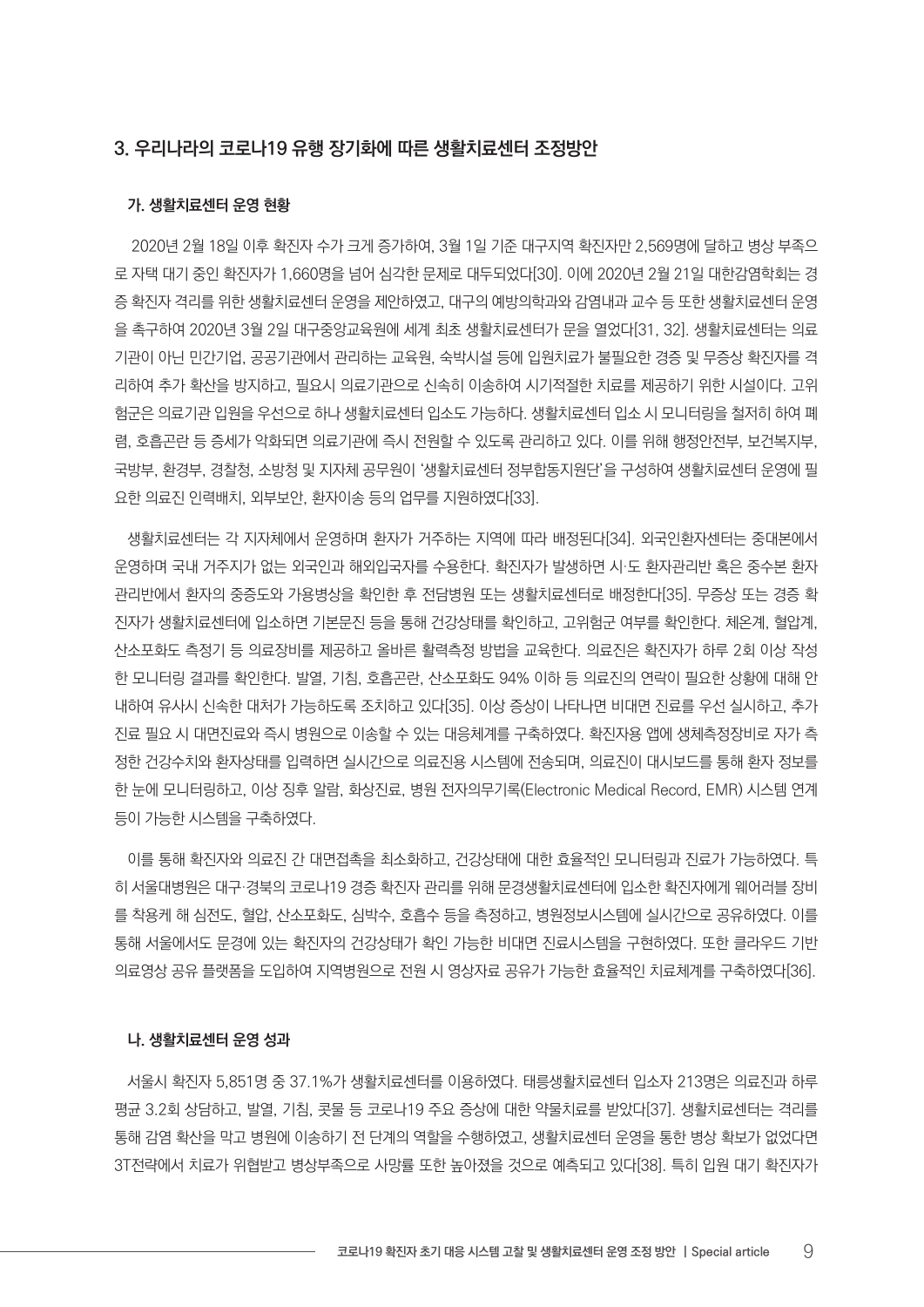급격히 감소하였고, 의료진이 실시간으로 모니터링을 제공하면서 갑작스런 증상 악화와 사망에 효과적으로 대응할 수 있 었다. 실제 태릉생활치료센터 입소자의 10%만이 추가적인 진료를 위해 병원으로 이송되었다[37]. 또한 중증도에 따라 적절한 치료를 제공함으로써 모든 확진자를 의료기관에서 입원 치료하는 것에 비해 비용을 절감하고 효율적인 병상 활 용이 가능하였다. 이로써 병상, 의료인력 등 의료자원이 한정적인 상황임에도 의료체계가 붕괴되지 않고 코로나19의 유 행에 대응할 수 있었다.

 2021년 1월 생활치료센터 운영경험과 연구결과를 바탕으로 코로나19 대응 생활치료센터 운영지침을 전면 개정하고 격리해제 조건을 명시하였다. 무증상 확진자는 확진일로부터 10일이 경과하고, PCR 검사 결과 24시간 이상의 간격으로 연속 2회 음성 확인 시, 유증상 확진자는 최소 24시간 동안 해열치료 없이 발열이 없고 임상증상이 호전되는 추세인 경우 격리해제 및 퇴소가 가능하게 되었다[35, 38].

# 다. 생활치료센터 운영 개선(안)

코로나19 치명률이 유행 초기에 비해 낮아졌으며, 2차 감염은 증상이 발현되기 전 평균 2.3일 전부터 증상 발현 후 5 일 이내에 발생하고 이후 전파는 드문 것으로 확인되었다[39]. 2021년 8월에 실시한 코로나19 국민인식조사 결과 무증 상 또는 경증 확진자의 76.5%가 재택치료에 찬성한다고 응답하였다[4]. 코로나19 대응에 대한 국민인식 변화, 방역지침 준수, 돌파감염, 유행의 장기화 등을 고려하여, 무증상 혹은 경증 확진자의 생활치료센터 의무 입소에 대한 조정이 필요하 다. 입소기간을 단계적으로 줄이고, 입소 의사결정에 확진자의 참여를 권장하는 방안을 제시하였다(Figure 3).



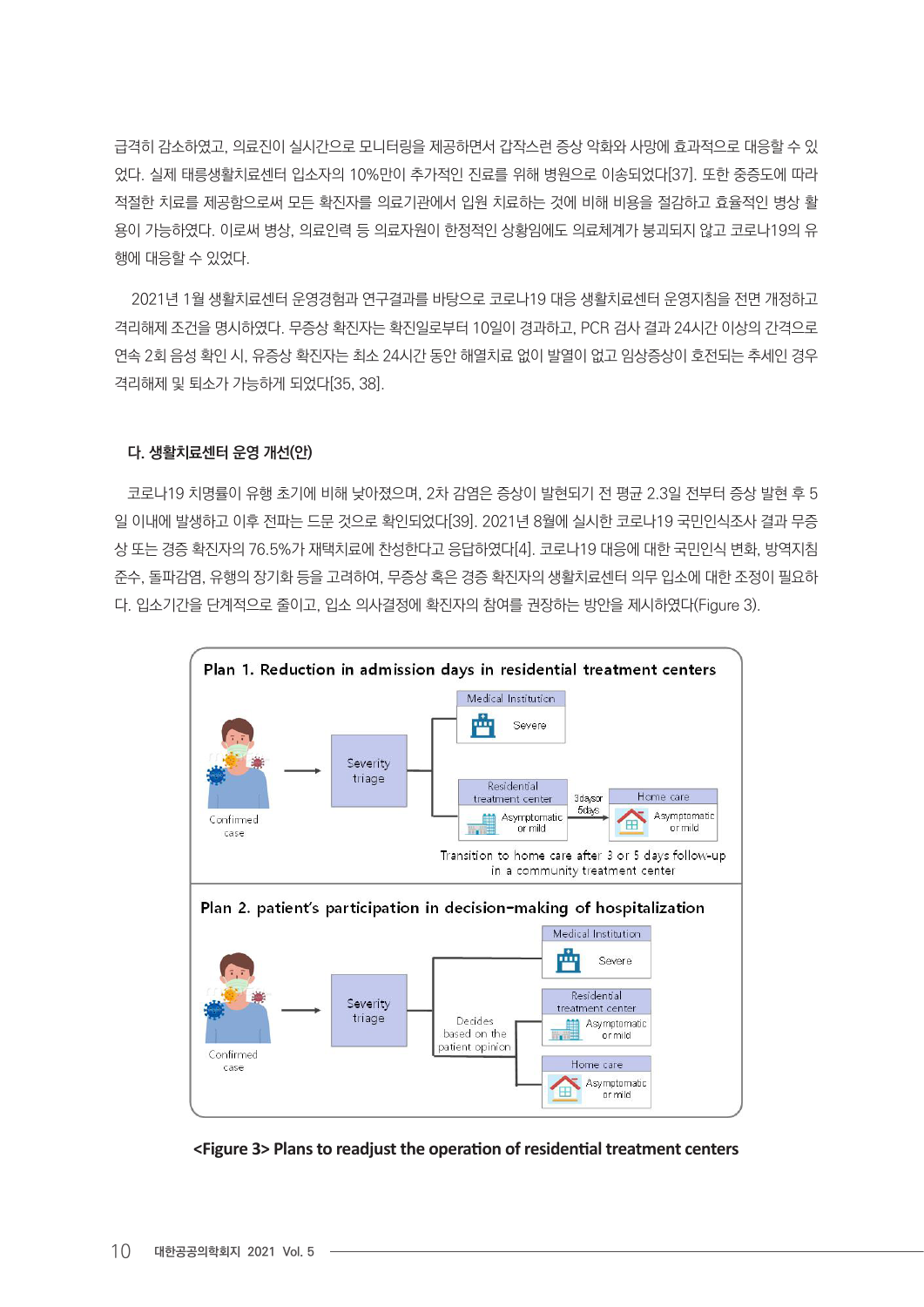첫 번째 개선방안은 생활치료센터 의무 입소기간을 단축하는 방안이다. 무증상 또는 경증 확진 시 생활치료센터에서 3 일~5일간 모니터링 후 의료진 판단 및 본인 의사에 따라 재택치료 여부를 선택 할 수 있도록 하는 것이다. 생활치료센터 입소기간을 단축할 경우 몇 가지 장점이 있다. 첫째, 코로나19 확진 후 대부분 증상이 발현되는 약 72시간 동안 의료진 이 정밀 모니터링 하므로 상태 악화 시 병원 이송 등 신속한 대처가 가능하다. 둘째, 증상 발현 기간에는 집중관리가 필요 한 시기와 이후 48시간 동안 충분한 의료서비스 제공을 통해 확진자 만족도는 증가할 것이다. 셋째, 전문 의료서비스의 제공으로 위중증 확진자 비율이 감소하고, 의료비 절감과 응급환자의 치료기회가 확대될 것이다. 넷째, 생활치료센터 증 설 없이 병상 확보가 가능하여, 의료인력과 장비, 의료비 등 의료자원이 효율적으로 사용될 수 있을 것이다. 한편 생활치 료센터 입소기간 단축 시 환자 조기 퇴소 후 응급상황 발생, 증상 악화 시 적절한 대응이 지연 될 수 있어 환자 교육, 진료 및 이송 가능 인프라 구축 등 체계적 대응방안 마련이 선행되어야 한다. 2021년 8월 말 기준 일평균 확진자 수가 1,500 명이고, 생활치료센터 가동률은 약 55.9%이다. 현 생활치료센터 가동률을 유지하고, 무증상 및 경증 확진자의 재택치료 참여율이 높아지고, 생활치료센터 입소기간 단축 시 일평균 확진자 3천명~5천명 발생에도 생활치료센터의 대응이 가능 할 것이다(Table 2).

| Admission to residential                  |              | The length of stay |    |    |                            |    |                            |    |    |    |     | <b>Expected effects</b>                                                                                                                                                                                                                             |
|-------------------------------------------|--------------|--------------------|----|----|----------------------------|----|----------------------------|----|----|----|-----|-----------------------------------------------------------------------------------------------------------------------------------------------------------------------------------------------------------------------------------------------------|
| treatment center                          |              | 1 <sub>d</sub>     | 2d | 3d | 4d                         | 5d | 6d                         | 7d | 8d | 9d | 10d |                                                                                                                                                                                                                                                     |
| Existing system<br>(as of September 2021) |              |                    |    |    |                            |    |                            |    |    |    |     |                                                                                                                                                                                                                                                     |
| Shorten the<br>length of stay             | 120<br>hours |                    |    |    |                            |    | Care at home $\rightarrow$ |    |    |    |     | • Able to respond to an average of 3,000<br>occurrences per day<br>• Secure psychological stability after initial<br>intensive observation<br>X Mostly loss of tastes or smells,<br>and worsening the symptoms occur<br>within the initial 72 hours |
|                                           | 72<br>hours  |                    |    |    | Care at home $\rightarrow$ |    |                            |    |    |    |     | • Able to respond to an average of 5,000<br>occurrences per day<br>. Initial intensive observation and<br>monitoring for hospitalization needs                                                                                                      |

**<Table 2> The expected effects of improving the operation of the residential treatment center**

두 번째 대안은 경증 또는 무증상 확진자에게 충분한 설명을 하고, 생활치료센터 입소 또는 재택치료 의사결정에 확진 자의 참여를 확대하는 것이다. 이때 대상자에 대한 정의가 중요하다. 고위험군은 제외하고, 무증상 또는 경증 확진자가 재택치료를 희망하고, 생체징후 자가측정 및 보고가 가능해야 하며, 동거인 동의 및 방역수칙, 재택치료 지침 준수가 가 능해야 한다. 무증상 또는 경증 확진자의 선호에 따라 생활치료센터와 재택치료 선택 시 확진자는 친숙한 환경에서 심리 적 안정 상태로 치료가 가능하다는 장점이 있다. 반면 재택치료 중 증상악화에 대한 국민 불안 및 확진자 관리에 대한 의 료시스템 대응방안이 마련되어야 한다.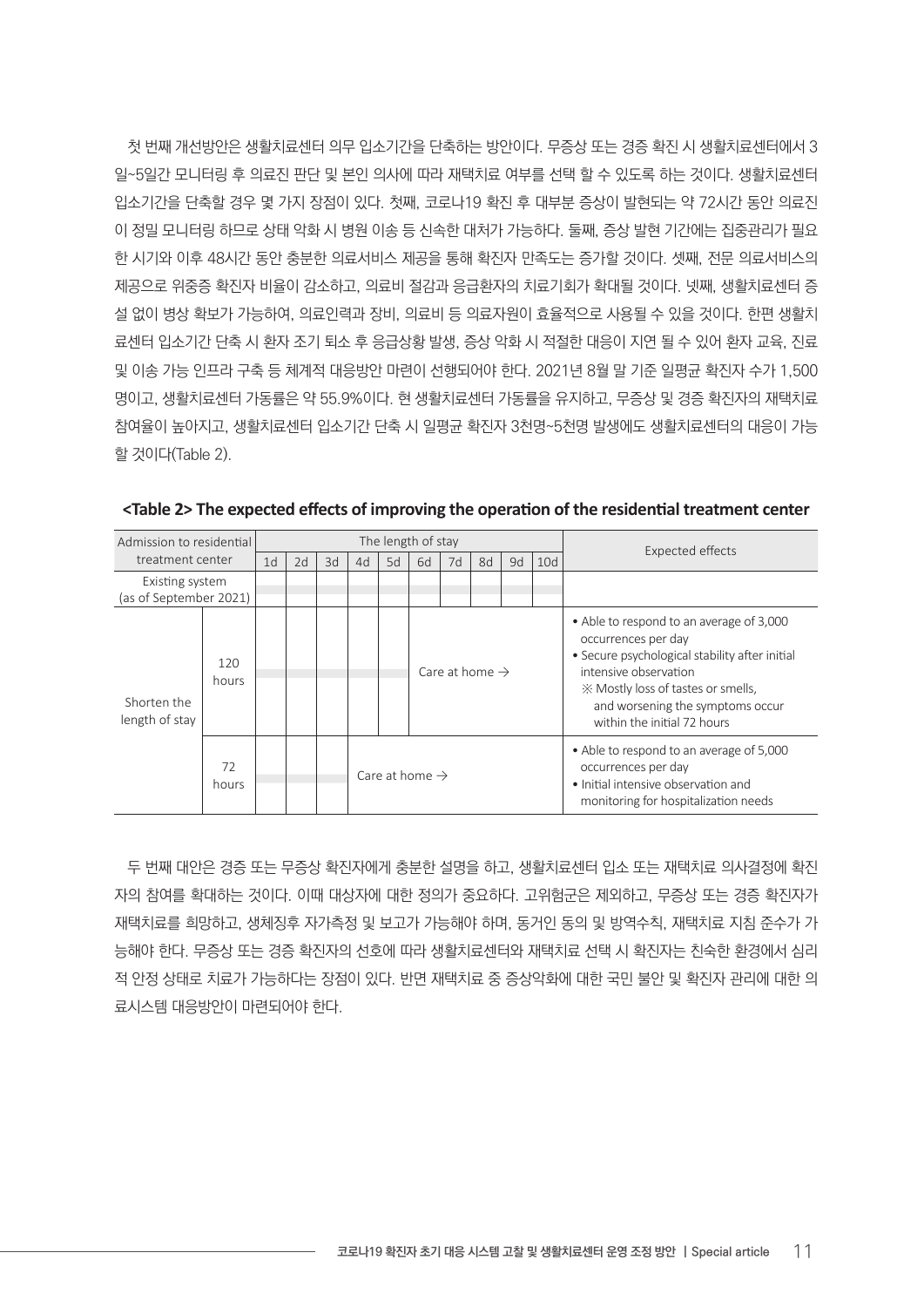# 고찰

우리나라는 코로나19 1차 유행부터 3차 유행까지 무증상 및 경증 확진자에게 의료서비스를 제공하고, 가족 간 전파를 차단하기 위해 의무적으로 생활치료센터에 최소 10일 간 입소하였다. 주요국은 무증상 및 경증 확진자의 치료를 위해 호 텔 등의 별도 격리시설을 운영하거나, 재택치료를 하고 있다. 미국과 영국은 코로나19 발생 초기부터 재택치료를 하였고, 일본과 대만은 초기 입원 치료를 제공하다, 격리시설 입소 또는 재택치료로 전환하였다. 이는 코로나19 확진자 수 증가, 치명률 등의 역학적 상태, 음압병상 등 가용 가능한 의료자원의 대응력, 주거시설 등 생활환경적 차이 등을 고려하여 치 료체계를 유연하게 개선한 결과일 것이다.

이 연구는 우리나라의 코로나19 상황 변화와 국민인식이 생활치료센터 입소 보다 재택치료 선호하는 것을 고려하여, 무증상 및 경증 확진자를 대상으로 생활치료센터 입소의사결정에 확진자 참여를 높이고, 생활치료센터 입소기간을 10일 에서 5일 또는 3일로 단축할 것을 제안하였다. 무증상 및 경증 재택치료 참여율이 높아지고, 생활치료센터 입소기간 단 축 시 코로나19 4차 유행의 장기화 또는 5차 유행이 예견되는 상황에서 안정적인 대응이 가능할 것으로 예상된다. 서울 시와 경기도의 조사결과를 고려하면 이 연구에서 제시한 생활치료센터 조정방안은 현실적으로 실현가능하다고 판단된 다. 서울시 생활치료센터 이용자의 82.3%가 생활치료센터가 아닌 병원에서의 치료를 가정해봤을 때 건강결과에 별다 른 차이가 없었을 것이라고 응답하였다[38]. 경기도는 2020년 8월 2차 유행 시부터 가정 대기자를 관리하기 위해'홈케 어시스템운영단'을 구성하고, 3차 유행 후 2021년 3월부터는 자가치료시스템을 운영하고 있으며, 2021년 8월 2일까지 자가치료 중 병원에 입원한 사람은 13.6%로 생활치료센터에서 병원으로 이송되는 비율 12%~15%와 유사하였다[40].

이 연구는 축적된 근거가 거의 없는 전염병 유행 상황에서 방역지침이 지속적으로 개정될 때, 보건의료체계의 효과적 대응을 위해 주요국의 무증상 및 경증 확진자 대상 초기 의료 대응 체계를 고찰하고, 우리나라의 지속가능한 코로나19 생 활치료센터 운영 개선방안을 제시하였다는 데에 의의가 있다. 그러나 코로나19 확진자 중 위중증화율, 무증상 또는 경증 에서 위중증으로의 변화율 등 임상적 상태 변화를 고려하지 못한 한계가 있다. 향후 생활치료센터와 재택치료 확진자의 임상적 상태에 대한 모니터링 결과를 종합하여 입소 기준과 기간 등에 대한 구체적인 연구와 이에 따른 생활치료센터 운 영 지침 개정이 이루어져야 할 것이다.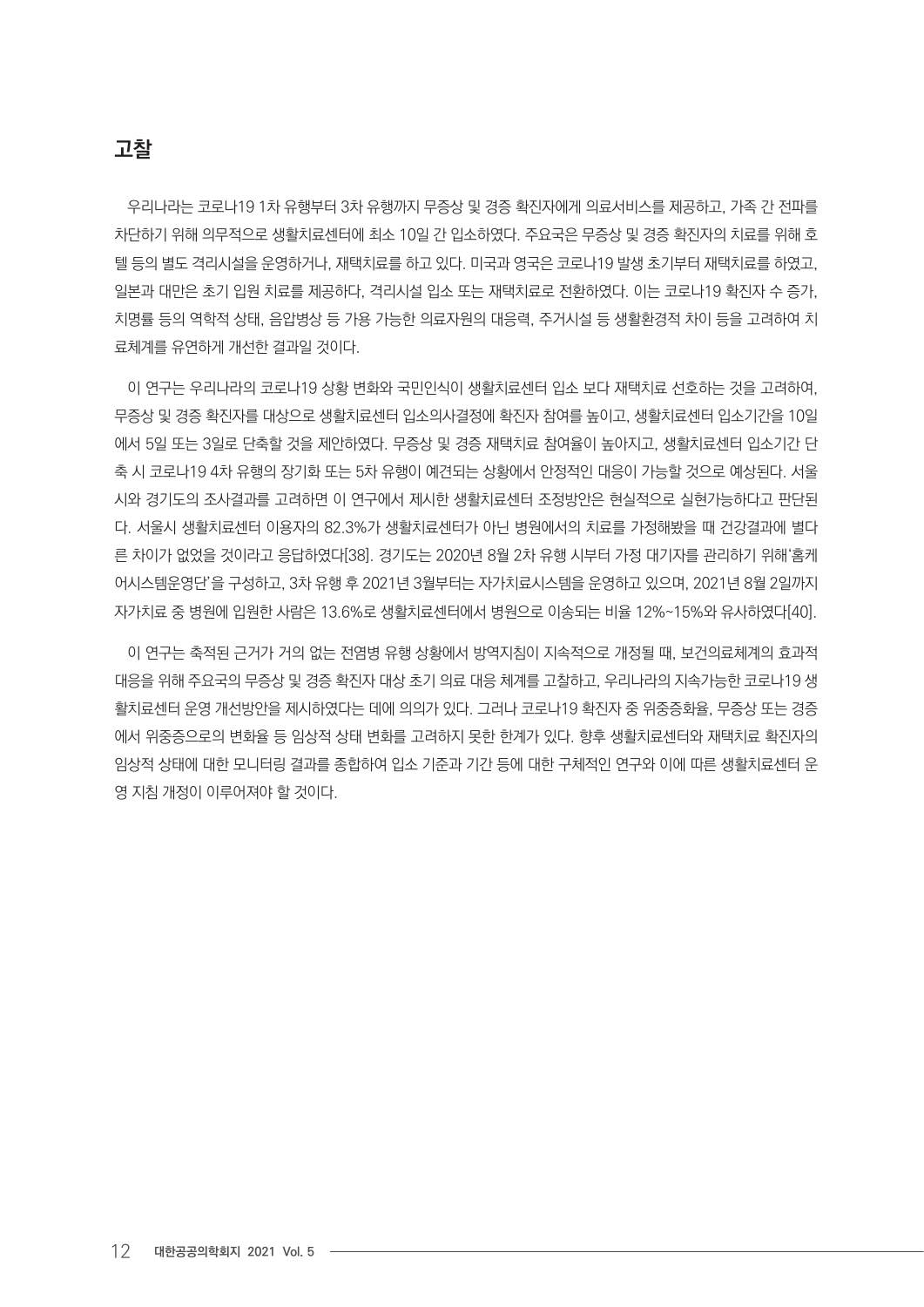#### **References**

- 1. 질병관리청 홈페이지. 국내발생현황. 2021 [cited 2021 Sep 8]. Available from: http://ncov.mohw.go.kr/bdBoardList\_Real.do.
- 2. 서울의대 코로나19 과학위원회. 코로나19의 과학-전문가의 20가지 이야기. 서울: 새로운사람들; 2021.
- 3. 강 애란. 코로나19 환자 급증에 병상부족... "경증환자 시설치료 고려해야". 연합뉴스. 2020년 3월 1일자.
- 4. 보건복지부 보도참고자료. 2020, 2021 [cited 2020. Aug 18, 2021 Mar 2, 2021 Aug 3]. Available form: http://www.mohw. go.kr/
- 5. Johns Hopkins University CSSE(the Center for Systems Science and Engineering). COVID-19 Dashboard. 2021 [cited 2021 Oct 5]. Available from: https://coronavirus.jhu.edu/map.html.
- 6. American Journal of Managed Care. A timeline of COVID-19 Developments in 2020. 2021 [cited 2021 Jan 2]. Available form: https://www.ajmc.com/view/a-timeline-of-covid19-developments-in-2020.
- 7. Derrick BT. A timeline of the Coronavirus Pandemic. The New York Times. 2021 Mar 17.
- 8. CDC. Caring for Someone Sick at Home(Advice for caregivers in non-healthcare settings). 2021 [cited 2021 Jul 2]. Available from: https://www.cdc.gov/coronavirus/2019-ncov/if-you-are-sick/care-for-someone.html.
- 9. CDC. Ending Home Isolation for Persons with COVID-19 Not in Healthcare settings 2021 [cited 2021 Feb 18]. Available from: https://www.cdc.gov/coronavirus/2019-ncov/hcp/disposition-in-home-patients.html.
- 10. Government UK. COVID-19: Government announces moving out of contain phase and into delay. 2020. [cited 2020 Mar 12]. Available from: https://www.gov.uk/government/news/covid-19-government-announces-moving-out-of-contain-phase-and-into-delay.
- 11. Institute for Government analysis. Timeline of UK coronaviruslockdowns. 2021. March. Available from: https://www.instituteforgovernment.org.uk/charts/uk-government-coronavirus-lockdowns.
- 12. Our world in data. Coronavirus(COVID-19) Vacciantions. 2021 [cited 2021 Sep 8]. Available from: https://ourworldindata.org/covid-vaccinations.
- 13. Anthony McDonnell. It's Freedom Day in the UK—but COVID Is Not Going Away Any Time Soon. 2020. [cited 2020 Jul 19]. Available from: https://www.cgdev.org/blog/its-freedom-day-uk-covid-not-going-away-any-time-soon.
- 14. OECD. Hospital beds. 2021 [cited 2021 Sep 6]. https://data.oecd.org/healtheqt/hospital-beds.htm.
- 15. NICE. COVID-19 rapid guideline: Critical care in adults. 2020 [2020 Mar 20]. Available from: https://www.nice.org.uk/guidance/ng159.
- 16. NHS. Stay at home: guidance for households with possible or confirmed coronavirus (COVID-19) infection. 2021 [2021 Sep 29]. Available from: https://www.gov.uk/government/publications/covid-19-stay-at-home-guidance/stayat-home-guidance-for-households-with-possible-coronavirus-covid-19-infection.
- 17. Office for Novel Coronavirus Disease Control. COVID-19 Information and Resources. Available from: https://corona.go.jp/en/
- 18. Sayeed UB, Hossain A. How Japan managed to curb the pandemic early on: Lessons learned from the first eight months of COVID-19. Journal of global health. 2020;10(2):020390.
- 19. Tomohiro O. Japan's hotels in a bind as mild and asymptomatic coronavirus patients opt to health at home instead. The Japan Times. 2021 May 9.
- 20. Tokumoto A, Akaba H, Oshitani H, Jindai K, Wada K, Imamura T. et al. COVID-19 Health system response monitor: Japan. World Health Organization. Regional Office for South-East Asia; 2020. Available from: https://apps.who.int/ iris/handle/10665/338399.